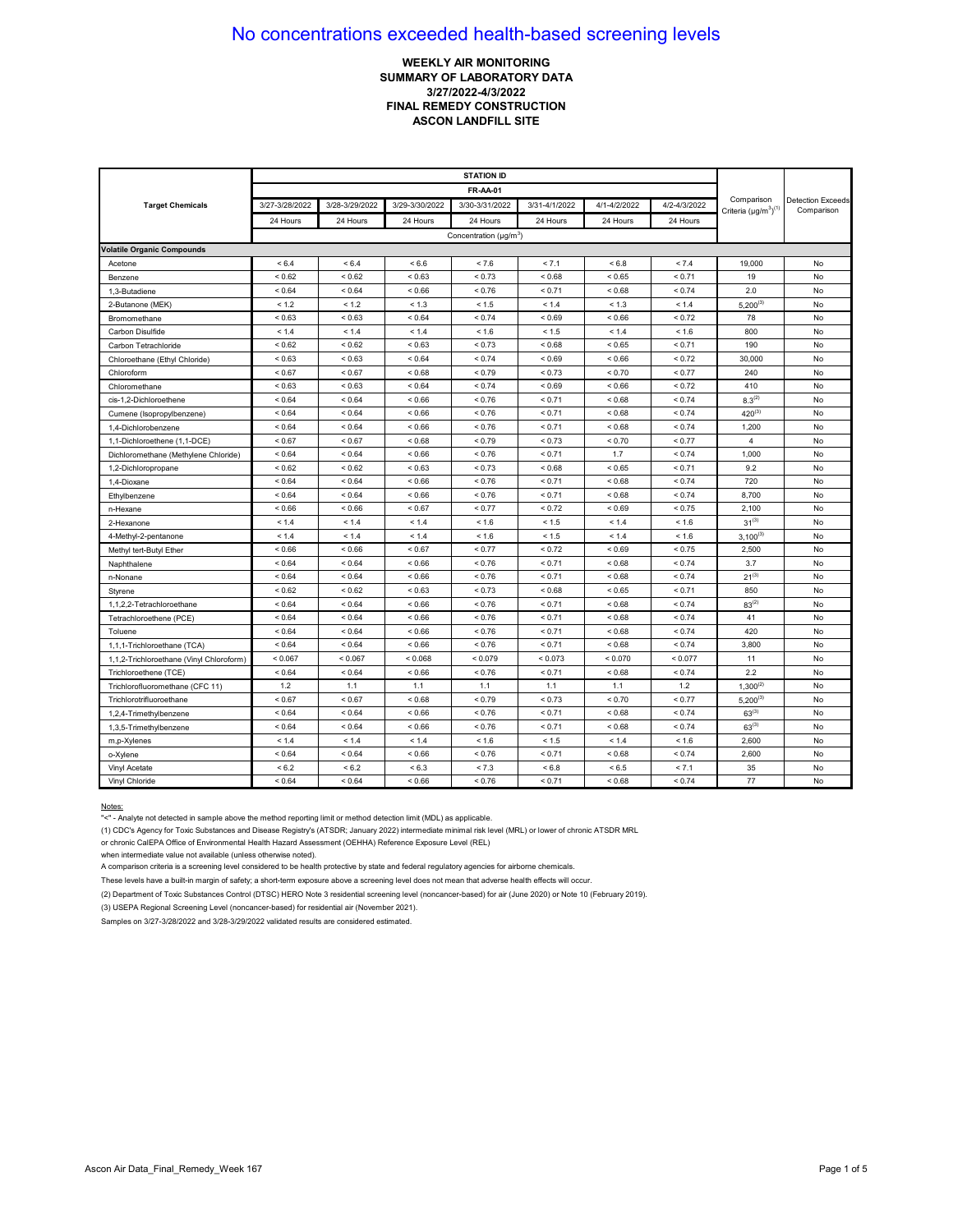## **WEEKLY AIR MONITORING SUMMARY OF LABORATORY DATA 3/27/2022-4/3/2022 FINAL REMEDY CONSTRUCTION ASCON LANDFILL SITE**

| <b>Target Chemicals</b>                  | 3/27-3/28/2022 | 3/28-3/29/2022 | 3/29-3/30/2022 | 3/30-3/31/2022                           | 3/31-4/1/2022 | 4/1-4/2/2022 | 4/2-4/3/2022 | Comparison                   | <b>Detection Exceeds</b><br>Comparison |
|------------------------------------------|----------------|----------------|----------------|------------------------------------------|---------------|--------------|--------------|------------------------------|----------------------------------------|
|                                          | 24 Hours       | 24 Hours       | 24 Hours       | 24 Hours                                 | 24 Hours      | 24 Hours     | 24 Hours     | Criteria $(\mu g/m^3)^{(1)}$ |                                        |
|                                          |                |                |                | Concentration ( $\mu$ g/m <sup>3</sup> ) |               |              |              |                              |                                        |
| <b>Volatile Organic Compounds</b>        |                |                |                |                                          |               |              |              |                              |                                        |
| Acetone                                  | < 6.5          | < 6.4          | < 7.1          | < 7.7                                    | < 7.4         | < 7.1        | < 7.2        | 19,000                       | No                                     |
| Benzene                                  | ${}_{0.63}$    | ${}< 0.62$     | ${}_{0.69}$    | < 0.75                                   | < 0.71        | < 0.68       | ${}_{<0.69}$ | 19                           | No                                     |
| 1,3-Butadiene                            | < 0.65         | ${}_{0.64}$    | < 0.71         | < 0.77                                   | < 0.74        | < 0.71       | < 0.72       | 2.0                          | No                                     |
| 2-Butanone (MEK)                         | < 1.3          | < 1.2          | < 1.4          | < 1.5                                    | < 1.4         | < 1.4        | < 1.4        | $5,200^{(3)}$                | No                                     |
| Bromomethane                             | ${}_{0.64}$    | ${}_{0.63}$    | < 0.70         | < 0.76                                   | < 0.72        | ${}_{0.69}$  | < 0.70       | 78                           | No                                     |
| Carbon Disulfide                         | < 1.4          | < 1.4          | < 1.5          | < 1.6                                    | < 1.6         | < 1.5        | < 1.5        | 800                          | No                                     |
| Carbon Tetrachloride                     | ${}_{0.63}$    | ${}_{0.62}$    | ${}_{0.69}$    | < 0.75                                   | < 0.71        | < 0.68       | ${}_{0.69}$  | 190                          | No                                     |
| Chloroethane (Ethyl Chloride)            | ${}_{0.64}$    | ${}_{0.63}$    | < 0.70         | < 0.76                                   | < 0.72        | < 0.69       | < 0.70       | 30,000                       | No                                     |
| Chloroform                               | ${}_{0.68}$    | ${}_{0.66}$    | < 0.74         | ${}_{0.80}$                              | < 0.77        | < 0.73       | ${}_{0.75}$  | 240                          | No                                     |
| Chloromethane                            | ${}_{0.64}$    | ${}_{0.63}$    | < 0.70         | < 0.76                                   | < 0.72        | < 0.69       | < 0.70       | 410                          | No                                     |
| cis-1,2-Dichloroethene                   | < 0.65         | ${}_{0.64}$    | < 0.71         | < 0.77                                   | ${}_{0.74}$   | < 0.71       | < 0.72       | $8.3^{(2)}$                  | No                                     |
| Cumene (Isopropylbenzene)                | ${}_{<0.65}$   | ${}_{0.64}$    | < 0.71         | < 0.77                                   | < 0.74        | < 0.71       | ${}_{0.72}$  | $420^{(3)}$                  | No                                     |
| 1.4-Dichlorobenzene                      | < 0.65         | < 0.64         | < 0.71         | < 0.77                                   | < 0.74        | < 0.71       | < 0.72       | 1,200                        | No                                     |
| 1,1-Dichloroethene (1,1-DCE)             | < 0.68         | ${}_{0.66}$    | < 0.74         | ${}_{0.80}$                              | < 0.77        | < 0.73       | < 0.75       | $\overline{4}$               | No                                     |
| Dichloromethane (Methylene Chloride)     | ${}_{<0.65}$   | ${}_{0.64}$    | < 0.71         | < 0.77                                   | ${}_{0.74}$   | < 0.71       | < 0.72       | 1,000                        | No                                     |
| 1,2-Dichloropropane                      | ${}_{0.63}$    | ${}_{0.62}$    | ${}_{0.69}$    | < 0.75                                   | < 0.71        | ${}_{0.68}$  | ${}_{0.69}$  | 9.2                          | No                                     |
| 1,4-Dioxane                              | ${}< 0.65$     | ${}_{0.64}$    | < 0.71         | < 0.77                                   | ${}_{0.74}$   | < 0.71       | ${}_{0.72}$  | 720                          | No                                     |
| Ethylbenzene                             | < 0.65         | ${}_{0.64}$    | < 0.71         | < 0.77                                   | < 0.74        | < 0.71       | < 0.72       | 8.700                        | No                                     |
| n-Hexane                                 | < 0.66         | < 0.65         | < 0.73         | < 0.79                                   | < 0.75        | < 0.72       | < 0.73       | 2,100                        | No                                     |
| 2-Hexanone                               | < 1.4          | < 1.4          | < 1.5          | < 1.6                                    | < 1.6         | < 1.5        | < 1.5        | $31^{(3)}$                   | No                                     |
| 4-Methyl-2-pentanone                     | < 1.4          | < 1.4          | < 1.5          | < 1.6                                    | < 1.6         | < 1.5        | < 1.5        | $3,100^{(3)}$                | No                                     |
| Methyl tert-Butyl Ether                  | < 0.66         | ${}_{<0.65}$   | ${}_{0.73}$    | < 0.79                                   | ${}_{0.75}$   | < 0.72       | ${}_{0.73}$  | 2,500                        | No                                     |
| Naphthalene                              | ${}_{0.65}$    | ${}_{0.64}$    | < 0.71         | < 0.77                                   | < 0.74        | < 0.71       | ${}_{0.72}$  | 3.7                          | No                                     |
| n-Nonane                                 | < 0.65         | < 0.64         | < 0.71         | < 0.77                                   | < 0.74        | < 0.71       | < 0.72       | $21^{(3)}$                   | No                                     |
| Styrene                                  | < 0.63         | ${}< 0.62$     | < 0.69         | < 0.75                                   | < 0.71        | < 0.68       | ${}_{0.69}$  | 850                          | No                                     |
| 1,1,2,2-Tetrachloroethane                | ${}_{<0.65}$   | ${}_{0.64}$    | < 0.71         | < 0.77                                   | ${}_{0.74}$   | < 0.71       | < 0.72       | $83^{(2)}$                   | No                                     |
| Tetrachloroethene (PCE)                  | ${}< 0.65$     | ${}_{0.64}$    | < 0.71         | < 0.77                                   | < 0.74        | < 0.71       | < 0.72       | 41                           | No                                     |
| Toluene                                  | ${}_{<0.65}$   | ${}_{0.64}$    | < 0.71         | < 0.77                                   | < 0.74        | < 0.71       | ${}_{0.72}$  | 420                          | No                                     |
| 1,1,1-Trichloroethane (TCA)              | ${}< 0.65$     | ${}_{0.64}$    | < 0.71         | < 0.77                                   | < 0.74        | < 0.71       | < 0.72       | 3,800                        | No                                     |
| 1,1,2-Trichloroethane (Vinyl Chloroform) | < 0.068        | < 0.066        | < 0.074        | < 0.080                                  | < 0.077       | < 0.073      | < 0.075      | 11                           | No                                     |
| Trichloroethene (TCE)                    | < 0.65         | ${}_{0.64}$    | < 0.71         | < 0.77                                   | ${}_{0.74}$   | < 0.71       | ${}_{5.72}$  | 2.2                          | No                                     |
| Trichlorofluoromethane (CFC 11)          | 1.2            | 1.0            | 1.1            | 1.1                                      | 1.1           | 1.1          | 1.2          | $1,300^{(2)}$                | No                                     |
| Trichlorotrifluoroethane                 | ${}_{0.68}$    | ${}_{0.66}$    | < 0.74         | ${}_{0.80}$                              | < 0.77        | < 0.73       | ${}_{0.75}$  | $5,200^{(3)}$                | No                                     |
| 1.2.4-Trimethylbenzene                   | ${}_{<0.65}$   | ${}_{0.64}$    | < 0.71         | < 0.77                                   | ${}_{0.74}$   | < 0.71       | ${}_{0.72}$  | $63^{(3)}$                   | No                                     |
| 1,3,5-Trimethylbenzene                   | < 0.65         | < 0.64         | < 0.71         | < 0.77                                   | < 0.74        | < 0.71       | < 0.72       | $63^{(3)}$                   | No                                     |
| m,p-Xylenes                              | < 1.4          | < 1.4          | < 1.5          | < 1.6                                    | < 1.6         | < 1.5        | < 1.5        | 2,600                        | No                                     |
| o-Xylene                                 | ${}_{<0.65}$   | ${}_{0.64}$    | < 0.71         | < 0.77                                   | ${}_{0.74}$   | < 0.71       | < 0.72       | 2,600                        | No                                     |
| Vinyl Acetate                            | ${}< 6.3$      | ${}< 6.2$      | ${}_{5.9}$     | < 7.5                                    | < 7.1         | < 6.8        | < 6.9        | 35                           | No                                     |
| Vinyl Chloride                           | ${}_{<0.65}$   | ${}_{0.64}$    | < 0.71         | < 0.77                                   | ${}_{0.74}$   | < 0.71       | ${}_{0.72}$  | 77                           | No                                     |

#### Notes:

"<" - Analyte not detected in sample above the method reporting limit or method detection limit (MDL) as applicable.

(1) CDC's Agency for Toxic Substances and Disease Registry's (ATSDR; January 2022) intermediate minimal risk level (MRL) or lower of chronic ATSDR MRL

or chronic CalEPA Office of Environmental Health Hazard Assessment (OEHHA) Reference Exposure Level (REL)

when intermediate value not available (unless otherwise noted).

A comparison criteria is a screening level considered to be health protective by state and federal regulatory agencies for airborne chemicals.

These levels have a built-in margin of safety; a short-term exposure above a screening level does not mean that adverse health effects will occur.

(2) Department of Toxic Substances Control (DTSC) HERO Note 3 residential screening level (noncancer-based) for air (June 2020) or Note 10 (February 2019).

(3) USEPA Regional Screening Level (noncancer-based) for residential air (November 2021).

Samples on 3/27-3/28/2022 and 3/28-3/29/2022 validated results are considered estimated.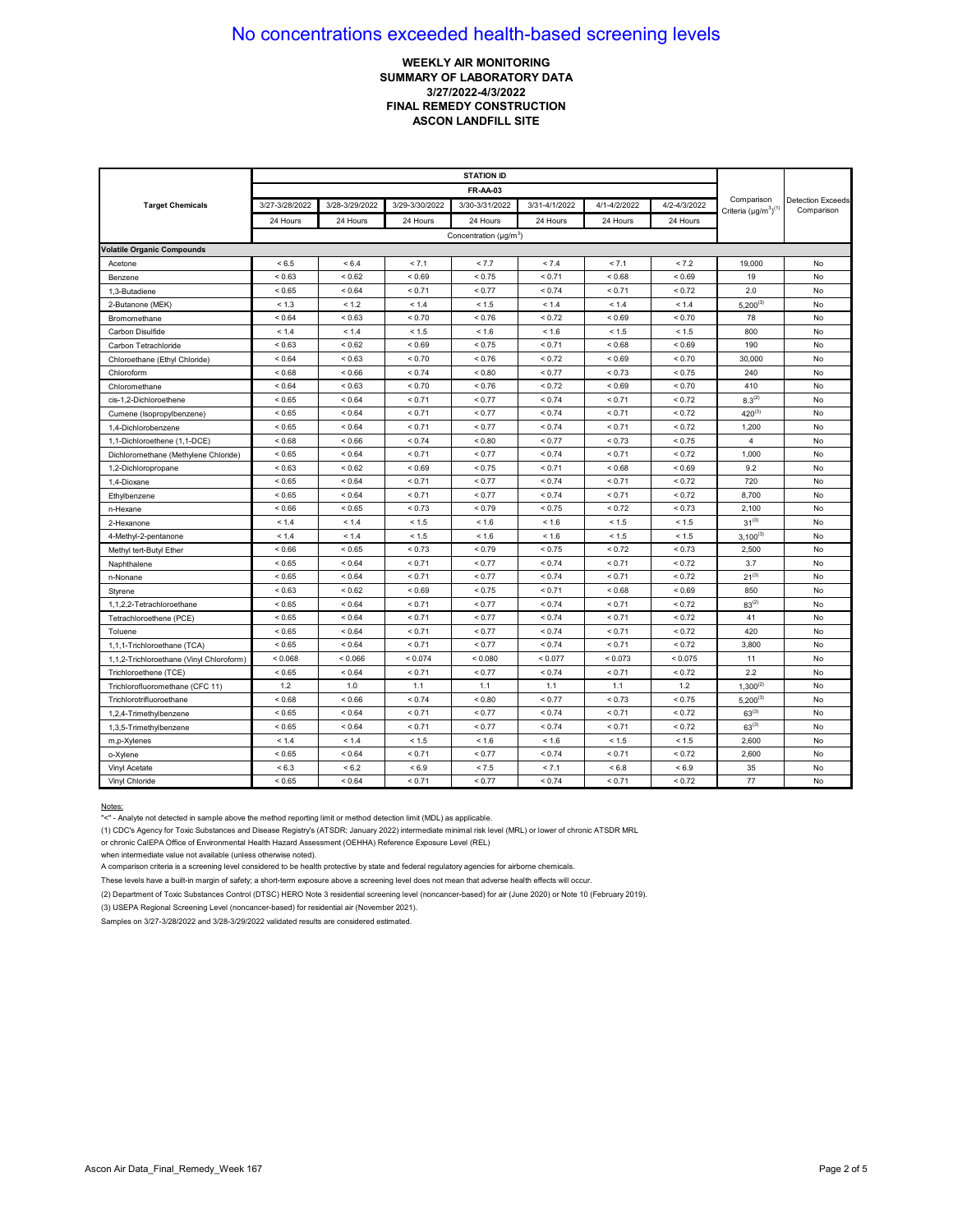## **WEEKLY AIR MONITORING SUMMARY OF LABORATORY DATA 3/27/2022-4/3/2022 FINAL REMEDY CONSTRUCTION ASCON LANDFILL SITE**

| <b>Target Chemicals</b>                  | 3/27-3/28/2022 | 3/28-3/29/2022 | 3/29-3/30/2022 | 3/30-3/31/2022                     | 3/31-4/1/2022 | 4/1-4/2/2022 | 4/2-4/3/2022  | Comparison<br>Criteria $(\mu g/m^3)^{(1)}$ | <b>Detection Exceeds</b><br>Comparison |
|------------------------------------------|----------------|----------------|----------------|------------------------------------|---------------|--------------|---------------|--------------------------------------------|----------------------------------------|
|                                          | 24 Hours       | 24 Hours       | 24 Hours       | 24 Hours                           | 24 Hours      | 24 Hours     | 24 Hours      |                                            |                                        |
|                                          |                |                |                | Concentration (µg/m <sup>3</sup> ) |               |              |               |                                            |                                        |
| <b>Volatile Organic Compounds</b>        |                |                |                |                                    |               |              |               |                                            |                                        |
| Acetone                                  | < 6.5          | ${}< 6.4$      | < 7.3          | < 7.4                              | ${}< 6.9$     | < 6.8        | < 8.0         | 19,000                                     | No                                     |
| Benzene                                  | ${}_{0.63}$    | ${}_{0.62}$    | < 0.71         | < 0.72                             | ${}_{0.67}$   | ${}_{<0.65}$ | < 0.77        | 19                                         | No                                     |
| 1,3-Butadiene                            | < 0.65         | < 0.64         | < 0.73         | < 0.74                             | < 0.69        | ${}_{0.68}$  | ${}_{0.80}$   | 2.0                                        | No                                     |
| 2-Butanone (MEK)                         | < 1.3          | < 1.2          | < 1.4          | < 1.4                              | < 1.3         | < 1.3        | < 1.5         | $5,200^{(3)}$                              | No                                     |
| Bromomethane                             | ${}_{0.64}$    | ${}_{0.63}$    | < 0.72         | < 0.73                             | < 0.68        | < 0.66       | < 0.78        | 78                                         | No                                     |
| Carbon Disulfide                         | < 1.4          | < 1.4          | < 1.6          | < 1.6                              | < 1.5         | < 1.4        | < 1.7         | 800                                        | No                                     |
| Carbon Tetrachloride                     | ${}_{0.63}$    | ${}_{0.62}$    | < 0.71         | < 0.72                             | ${}_{0.67}$   | ${}_{<0.65}$ | < 0.77        | 190                                        | No                                     |
| Chloroethane (Ethyl Chloride)            | ${}_{0.64}$    | ${}_{0.63}$    | < 0.72         | < 0.73                             | 0.68          | < 0.66       | < 0.78        | 30,000                                     | No                                     |
| Chloroform                               | < 0.68         | < 0.67         | < 0.76         | < 0.77                             | < 0.72        | < 0.70       | < 0.83        | 240                                        | No                                     |
| Chloromethane                            | ${}_{0.64}$    | ${}_{0.63}$    | ${}_{0.72}$    | < 0.73                             | < 0.68        | ${}_{0.66}$  | ${}_{0.78}$   | 410                                        | No                                     |
| cis-1.2-Dichloroethene                   | < 0.65         | ${}_{0.64}$    | < 0.73         | < 0.74                             | < 0.69        | ${}_{<0.68}$ | ${}_{< 0.80}$ | $8.3^{(2)}$                                | No                                     |
| Cumene (Isopropylbenzene)                | < 0.65         | < 0.64         | ${}_{0.73}$    | < 0.74                             | < 0.69        | ${}_{0.68}$  | ${}_{0.80}$   | $420^{(3)}$                                | No                                     |
| 1,4-Dichlorobenzene                      | ${}< 0.65$     | ${}_{0.64}$    | < 0.73         | < 0.74                             | ${}_{<0.69}$  | < 0.68       | ${}_{0.80}$   | 1,200                                      | No                                     |
| 1,1-Dichloroethene (1,1-DCE)             | ${}_{0.68}$    | < 0.67         | < 0.76         | < 0.77                             | < 0.72        | ${}_{0.70}$  | ${}_{0.83}$   | 4                                          | No                                     |
| Dichloromethane (Methylene Chloride)     | ${}_{<0.65}$   | ${}_{0.64}$    | ${}_{0.73}$    | < 0.74                             | ${}_{0.69}$   | 1.7          | ${}_{0.80}$   | 1,000                                      | No                                     |
| 1,2-Dichloropropane                      | < 0.63         | ${}< 0.62$     | < 0.71         | < 0.72                             | < 0.67        | < 0.65       | < 0.77        | 9.2                                        | No                                     |
| 1.4-Dioxane                              | ${}< 0.65$     | < 0.64         | < 0.73         | < 0.74                             | ${}_{0.69}$   | < 0.68       | < 0.80        | 720                                        | No                                     |
| Ethylbenzene                             | ${}< 0.65$     | ${}_{0.64}$    | < 0.73         | < 0.74                             | ${}_{<0.69}$  | < 0.68       | ${}_{< 0.80}$ | 8,700                                      | No                                     |
| n-Hexane                                 | ${}_{0.66}$    | < 0.66         | < 0.75         | < 0.76                             | < 0.70        | ${}_{0.69}$  | < 0.81        | 2,100                                      | No                                     |
| 2-Hexanone                               | < 1.4          | < 1.4          | < 1.6          | < 1.6                              | < 1.5         | < 1.4        | < 1.7         | $31^{(3)}$                                 | No                                     |
| 4-Methyl-2-pentanone                     | < 1.4          | < 1.4          | < 1.6          | < 1.6                              | < 1.5         | < 1.4        | < 1.7         | $3,100^{(3)}$                              | No                                     |
| Methyl tert-Butyl Ether                  | < 0.66         | < 0.66         | < 0.75         | < 0.76                             | ${}_{0.70}$   | < 0.69       | < 0.81        | 2,500                                      | No                                     |
| Naphthalene                              | < 0.65         | ${}_{0.64}$    | < 0.73         | < 0.74                             | ${}_{<0.69}$  | < 0.68       | ${}_{0.80}$   | 3.7                                        | No                                     |
| n-Nonane                                 | < 0.65         | ${}_{0.64}$    | < 0.73         | < 0.74                             | ${}_{<0.69}$  | ${}_{0.68}$  | ${}_{0.80}$   | $21^{(3)}$                                 | No                                     |
| Styrene                                  | ${}_{0.63}$    | ${}_{0.62}$    | < 0.71         | < 0.72                             | ${}_{0.67}$   | ${}_{<0.65}$ | < 0.77        | 850                                        | No                                     |
| 1,1,2,2-Tetrachloroethane                | ${}< 0.65$     | ${}_{0.64}$    | < 0.73         | < 0.74                             | < 0.69        | ${}_{<0.68}$ | ${}_{0.80}$   | $83^{(2)}$                                 | No                                     |
| Tetrachloroethene (PCE)                  | < 0.65         | ${}_{0.64}$    | < 0.73         | < 0.74                             | ${}_{0.69}$   | ${}_{0.68}$  | ${}_{0.80}$   | 41                                         | No                                     |
| Toluene                                  | ${}_{<0.65}$   | ${}_{0.64}$    | ${}_{0.73}$    | < 0.74                             | ${}_{0.69}$   | ${}_{0.68}$  | ${}_{0.80}$   | 420                                        | No                                     |
| 1,1,1-Trichloroethane (TCA)              | ${}< 0.65$     | ${}_{0.64}$    | < 0.73         | < 0.74                             | ${}_{<0.69}$  | ${}_{0.68}$  | ${}_{< 0.80}$ | 3,800                                      | No                                     |
| 1,1,2-Trichloroethane (Vinyl Chloroform) | < 0.068        | < 0.067        | < 0.076        | < 0.077                            | ${}< 0.072$   | < 0.070      | < 0.083       | 11                                         | No                                     |
| Trichloroethene (TCE)                    | ${}_{<0.65}$   | ${}_{0.64}$    | ${}_{0.73}$    | < 0.74                             | ${}_{0.69}$   | ${}_{0.68}$  | ${}_{0.80}$   | 2.2                                        | No                                     |
| Trichlorofluoromethane (CFC 11)          | 1.2            | 1.1            | 1.1            | 1.1                                | 1.1           | 1.1          | 1.2           | $1,300^{(2)}$                              | No                                     |
| Trichlorotrifluoroethane                 | ${}_{<0.68}$   | ${}_{0.67}$    | < 0.76         | < 0.77                             | < 0.72        | ${}_{0.70}$  | < 0.83        | $5,200^{(3)}$                              | No                                     |
| 1,2,4-Trimethylbenzene                   | ${}_{<0.65}$   | ${}_{0.64}$    | < 0.73         | < 0.74                             | ${}_{0.69}$   | ${}_{0.68}$  | ${}_{0.80}$   | $63^{(3)}$                                 | No                                     |
| 1,3,5-Trimethylbenzene                   | ${}< 0.65$     | < 0.64         | < 0.73         | < 0.74                             | < 0.69        | < 0.68       | ${}_{0.80}$   | $63^{(3)}$                                 | No                                     |
| m,p-Xylenes                              | < 1.4          | < 1.4          | < 1.6          | < 1.6                              | < 1.5         | < 1.4        | < 1.7         | 2,600                                      | No                                     |
| o-Xylene                                 | ${}_{<0.65}$   | ${}_{0.64}$    | < 0.73         | < 0.74                             | ${}_{<0.69}$  | ${}_{0.68}$  | ${}_{0.80}$   | 2,600                                      | No                                     |
| Vinyl Acetate                            | < 6.3          | ${}< 6.2$      | < 7.1          | < 7.2                              | < 6.7         | < 6.5        | < 7.7         | 35                                         | No                                     |
| Vinyl Chloride                           | < 0.65         | ${}_{0.64}$    | < 0.73         | < 0.74                             | ${}_{0.69}$   | < 0.68       | ${}_{0.80}$   | 77                                         | No                                     |

### Notes:

"<" - Analyte not detected in sample above the method reporting limit or method detection limit (MDL) as applicable.

(1) CDC's Agency for Toxic Substances and Disease Registry's (ATSDR; January 2022) intermediate minimal risk level (MRL) or lower of chronic ATSDR MRL

or chronic CalEPA Office of Environmental Health Hazard Assessment (OEHHA) Reference Exposure Level (REL)

when intermediate value not available (unless otherwise noted).

A comparison criteria is a screening level considered to be health protective by state and federal regulatory agencies for airborne chemicals.

These levels have a built-in margin of safety; a short-term exposure above a screening level does not mean that adverse health effects will occur.

(2) Department of Toxic Substances Control (DTSC) HERO Note 3 residential screening level (noncancer-based) for air (June 2020) or Note 10 (February 2019).

(3) USEPA Regional Screening Level (noncancer-based) for residential air (November 2021).

Sample on 3/28-3/29/2022 validated results are considered estimated.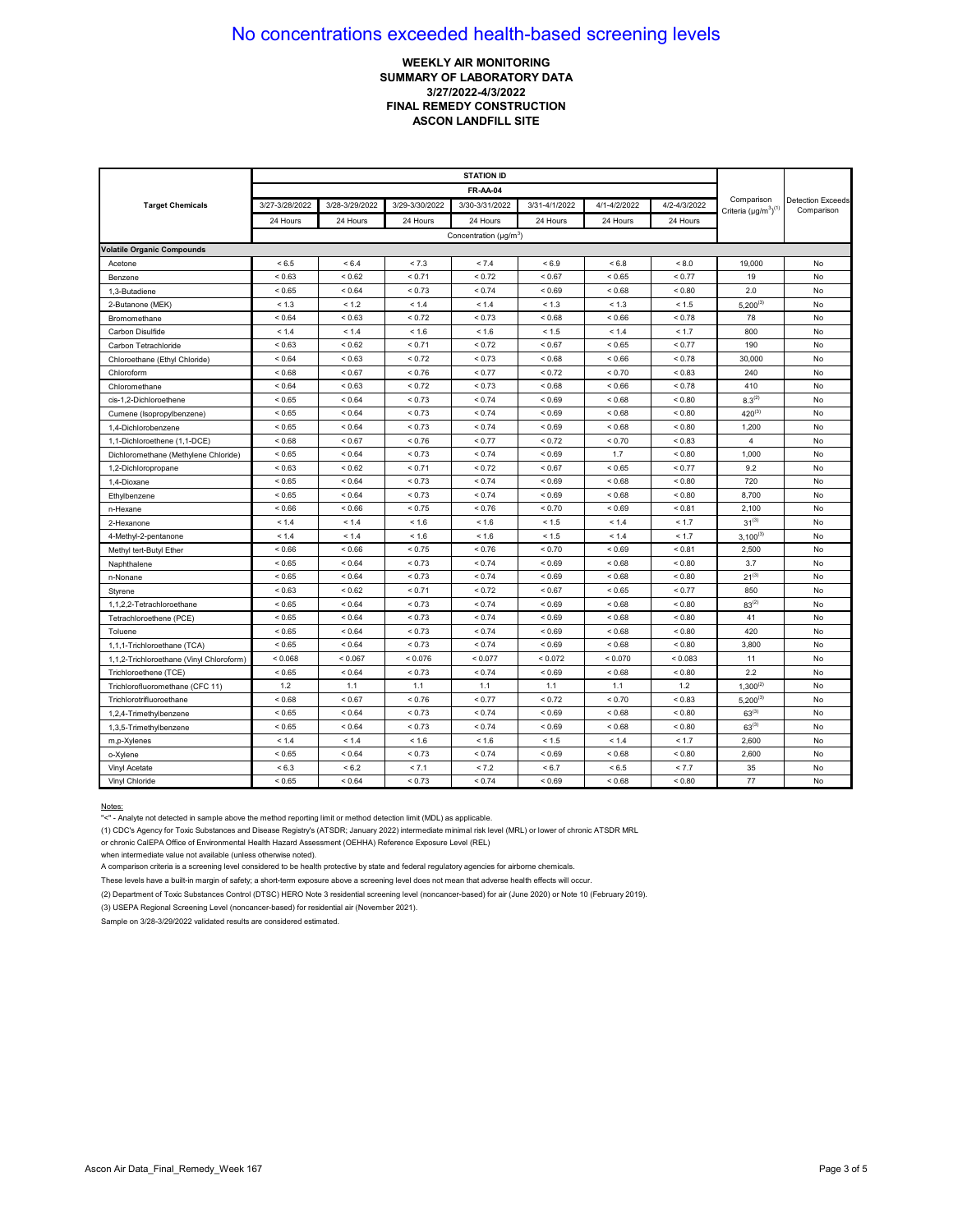## **WEEKLY AIR MONITORING SUMMARY OF LABORATORY DATA 3/27/2022-4/3/2022 FINAL REMEDY CONSTRUCTION ASCON LANDFILL SITE**

|                                          |                |                |                | <b>FR-AA-05</b>                    |               |              |              |                                            |                                        |
|------------------------------------------|----------------|----------------|----------------|------------------------------------|---------------|--------------|--------------|--------------------------------------------|----------------------------------------|
| <b>Target Chemicals</b>                  | 3/27-3/28/2022 | 3/28-3/29/2022 | 3/29-3/30/2022 | 3/30-3/31/2022                     | 3/31-4/1/2022 | 4/1-4/2/2022 | 4/2-4/3/2022 | Comparison<br>Criteria $(\mu g/m^3)^{(1)}$ | <b>Detection Exceeds</b><br>Comparison |
|                                          | 24 Hours       | 24 Hours       | 24 Hours       | 24 Hours                           | 24 Hours      | 24 Hours     | 24 Hours     |                                            |                                        |
|                                          |                |                |                | Concentration (µg/m <sup>3</sup> ) |               |              |              |                                            |                                        |
| <b>Volatile Organic Compounds</b>        |                |                |                |                                    |               |              |              |                                            |                                        |
| Acetone                                  | < 6.5          | ${}< 6.2$      | < 7.1          | < 7.3                              | < 7.5         | < 7.3        | < 7.4        | 19,000                                     | No                                     |
| Benzene                                  | ${}_{0.63}$    | ${}_{0.60}$    | < 0.68         | ${}_{0.70}$                        | < 0.72        | < 0.70       | < 0.71       | 19                                         | No                                     |
| 1,3-Butadiene                            | ${}_{<0.65}$   | ${}_{0.62}$    | < 0.71         | ${}_{0.73}$                        | ${}_{0.75}$   | < 0.73       | ${}_{0.74}$  | 2.0                                        | No                                     |
| 2-Butanone (MEK)                         | < 1.3          | < 1.2          | < 1.4          | < 1.4                              | < 1.4         | < 1.4        | < 1.4        | $5,200^{(3)}$                              | No                                     |
| Bromomethane                             | < 0.64         | < 0.61         | ${}_{0.69}$    | < 0.71                             | < 0.73        | < 0.71       | < 0.72       | 78                                         | No                                     |
| Carbon Disulfide                         | < 1.4          | < 1.3          | < 1.5          | < 1.5                              | < 1.6         | < 1.5        | < 1.6        | 800                                        | No                                     |
| Carbon Tetrachloride                     | < 0.63         | ${}_{0.60}$    | ${}_{<0.68}$   | < 0.70                             | < 0.72        | < 0.70       | < 0.71       | 190                                        | No                                     |
| Chloroethane (Ethyl Chloride)            | < 0.64         | < 0.61         | < 0.69         | < 0.71                             | < 0.73        | < 0.71       | < 0.72       | 30,000                                     | No                                     |
| Chloroform                               | < 0.68         | < 0.65         | < 0.73         | < 0.76                             | < 0.78        | < 0.76       | < 0.77       | 240                                        | No                                     |
| Chloromethane                            | ${}_{0.64}$    | ${}_{0.61}$    | ${}_{0.69}$    | < 0.71                             | ${}_{0.73}$   | < 0.71       | ${}_{0.72}$  | 410                                        | No                                     |
| cis-1.2-Dichloroethene                   | ${}< 0.65$     | ${}_{0.62}$    | < 0.71         | < 0.73                             | ${}_{0.75}$   | < 0.73       | ${}_{0.74}$  | $8.3^{(2)}$                                | No                                     |
| Cumene (Isopropylbenzene)                | ${}_{<0.65}$   | ${}< 0.62$     | < 0.71         | < 0.73                             | ${}_{0.75}$   | ${}_{0.73}$  | < 0.74       | $420^{(3)}$                                | No                                     |
| 1,4-Dichlorobenzene                      | < 0.65         | ${}< 0.62$     | < 0.71         | < 0.73                             | < 0.75        | < 0.73       | < 0.74       | 1,200                                      | No                                     |
| 1,1-Dichloroethene (1,1-DCE)             | ${}_{0.68}$    | ${}< 0.65$     | < 0.73         | < 0.76                             | < 0.78        | < 0.76       | < 0.77       | 4                                          | No                                     |
| Dichloromethane (Methylene Chloride)     | ${}_{<0.65}$   | ${}_{0.62}$    | < 0.71         | < 0.73                             | ${}_{0.75}$   | < 0.73       | < 0.74       | 1,000                                      | No                                     |
| 1,2-Dichloropropane                      | < 0.63         | ${}_{0.60}$    | ${}_{0.68}$    | < 0.70                             | < 0.72        | ${}_{0.70}$  | < 0.71       | 9.2                                        | No                                     |
| 1.4-Dioxane                              | < 0.65         | ${}_{0.62}$    | < 0.71         | < 0.73                             | ${}_{0.75}$   | < 0.73       | < 0.74       | 720                                        | No                                     |
| Ethylbenzene                             | ${}< 0.65$     | ${}< 0.62$     | < 0.71         | < 0.73                             | < 0.75        | < 0.73       | < 0.74       | 8,700                                      | No                                     |
| n-Hexane                                 | < 0.66         | < 0.64         | < 0.72         | < 0.74                             | < 0.76        | < 0.74       | < 0.75       | 2,100                                      | No                                     |
| 2-Hexanone                               | < 1.4          | < 1.3          | < 1.5          | < 1.5                              | < 1.6         | < 1.5        | < 1.6        | $31^{(3)}$                                 | No                                     |
| 4-Methyl-2-pentanone                     | < 1.4          | < 1.3          | < 1.5          | < 1.5                              | < 1.6         | < 1.5        | < 1.6        | $3,100^{(3)}$                              | No                                     |
| Methyl tert-Butyl Ether                  | ${}_{0.66}$    | ${}_{0.64}$    | < 0.72         | < 0.74                             | ${}_{0.76}$   | < 0.74       | ${}_{0.75}$  | 2,500                                      | No                                     |
| Naphthalene                              | < 0.65         | < 0.62         | < 0.71         | < 0.73                             | < 0.75        | < 0.73       | < 0.74       | 3.7                                        | No                                     |
| n-Nonane                                 | < 0.65         | < 0.62         | < 0.71         | < 0.73                             | < 0.75        | < 0.73       | < 0.74       | $21^{(3)}$                                 | No                                     |
| Styrene                                  | ${}_{0.63}$    | ${}_{0.60}$    | ${}_{0.68}$    | ${}_{0.70}$                        | < 0.72        | ${}_{0.70}$  | < 0.71       | 850                                        | No                                     |
| 1,1,2,2-Tetrachloroethane                | ${}_{<0.65}$   | ${}_{0.62}$    | < 0.71         | < 0.73                             | ${}_{0.75}$   | < 0.73       | < 0.74       | $83^{(2)}$                                 | No                                     |
| Tetrachloroethene (PCE)                  | < 0.65         | < 0.62         | < 0.71         | < 0.73                             | < 0.75        | < 0.73       | ${}_{0.74}$  | 41                                         | No                                     |
| Toluene                                  | < 0.65         | ${}< 0.62$     | < 0.71         | < 0.73                             | < 0.75        | < 0.73       | < 0.74       | 420                                        | No                                     |
| 1,1,1-Trichloroethane (TCA)              | < 0.65         | ${}_{5.62}$    | < 0.71         | < 0.73                             | < 0.75        | < 0.73       | < 0.74       | 3,800                                      | No                                     |
| 1,1,2-Trichloroethane (Vinyl Chloroform) | < 0.068        | < 0.065        | < 0.073        | < 0.076                            | < 0.078       | < 0.076      | < 0.077      | 11                                         | No                                     |
| Trichloroethene (TCE)                    | < 0.65         | < 0.62         | < 0.71         | < 0.73                             | < 0.75        | < 0.73       | ${}_{0.74}$  | 2.2                                        | No                                     |
| Trichlorofluoromethane (CFC 11)          | 1.2            | 1.1            | 1.1            | 1.1                                | 1.1           | 1.1          | 1.1          | $1,300^{(2)}$                              | No                                     |
| Trichlorotrifluoroethane                 | ${}_{0.68}$    | ${}_{<0.65}$   | ${}_{0.73}$    | < 0.76                             | ${}_{0.78}$   | ${}_{0.76}$  | < 0.77       | $5.200^{(3)}$                              | No                                     |
| 1,2,4-Trimethylbenzene                   | < 0.65         | ${}< 0.62$     | < 0.71         | < 0.73                             | < 0.75        | < 0.73       | < 0.74       | $63^{(3)}$                                 | No                                     |
| 1,3,5-Trimethylbenzene                   | < 0.65         | ${}< 0.62$     | < 0.71         | < 0.73                             | < 0.75        | < 0.73       | < 0.74       | $63^{(3)}$                                 | No                                     |
| m,p-Xylenes                              | < 1.4          | < 1.3          | < 1.5          | < 1.5                              | < 1.6         | < 1.5        | < 1.6        | 2,600                                      | No                                     |
| o-Xylene                                 | ${}_{0.65}$    | ${}_{0.62}$    | < 0.71         | < 0.73                             | ${}_{0.75}$   | < 0.73       | ${}_{0.74}$  | 2.600                                      | No                                     |
| Vinyl Acetate                            | < 6.3          | ${}_{6.0}$     | < 6.8          | < 7.0                              | < 7.2         | < 7.0        | < 7.1        | 35                                         | No                                     |
| Vinyl Chloride                           | < 0.65         | ${}_{0.62}$    | < 0.71         | < 0.73                             | < 0.75        | < 0.73       | < 0.74       | 77                                         | No                                     |

### Notes:

"<" - Analyte not detected in sample above the method reporting limit or method detection limit (MDL) as applicable.

(1) CDC's Agency for Toxic Substances and Disease Registry's (ATSDR; January 2022) intermediate minimal risk level (MRL) or lower of chronic ATSDR MRL

or chronic CalEPA Office of Environmental Health Hazard Assessment (OEHHA) Reference Exposure Level (REL)

when intermediate value not available (unless otherwise noted).

A comparison criteria is a screening level considered to be health protective by state and federal regulatory agencies for airborne chemicals.

These levels have a built-in margin of safety; a short-term exposure above a screening level does not mean that adverse health effects will occur.

(2) Department of Toxic Substances Control (DTSC) HERO Note 3 residential screening level (noncancer-based) for air (June 2020) or Note 10 (February 2019).

(3) USEPA Regional Screening Level (noncancer-based) for residential air (November 2021).

Samples on 3/27-3/28/2022 and 3/28-3/29/2022 validated results are considered estimated.